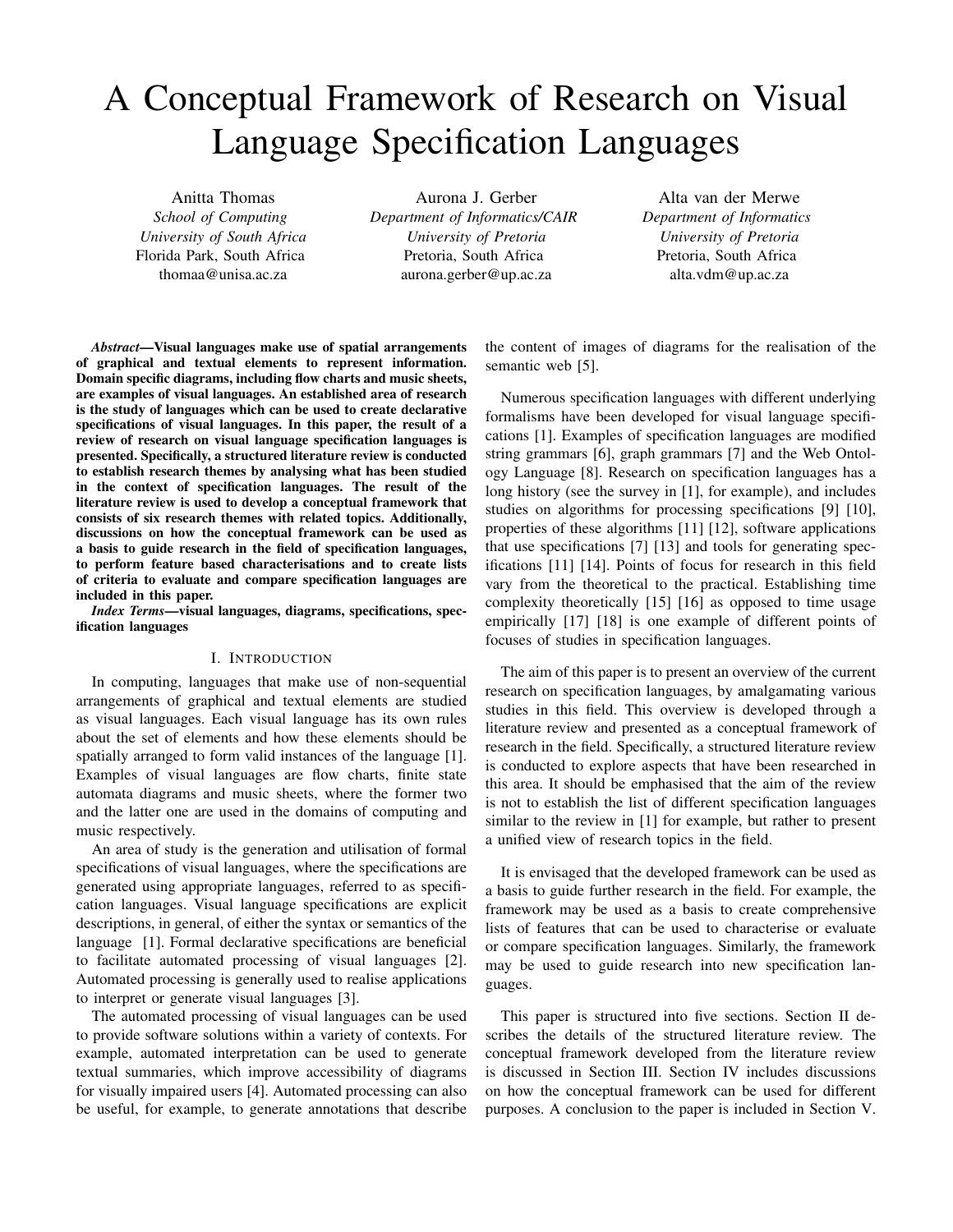### II. STRUCTURED LITERATURE REVIEW

Structured literature review is a research method by which the collection and analysis of relevant literature is performed with specific goals [19]. This method makes it explicit how literature is gathered and analysed [20] to achieve transparency and repeatability [19].

In a 2017 article in the Journal of Visual Languages  $\&$ Computing, a structured analysis of the literature was used to provide a comprehensive definition of visual languages [21]. As this research falls in the realm of visual languages, the structured review used in this research was designed similarly to the study in [21]. The structured review in this research is guided by two questions; what aspects and how they have been studied in the field of visual language specification languages.

Similar to [21], the selected sources for the present literature review were chosen to be the proceedings of the IEEE Visual Languages (VL)/Human Centric Computing (HCC) and Diagrams conferences, Journal of Visual Languages & Computing (JVLC), the survey article about specification languages [1], and the references therein. Our choice of these sources is motivated by the fact that the selected conferences and journal are considered to be the most prominent avenues for publications in visual languages [21]. Additionally, the work presented in [1] is acknowledged as a comprehensive survey at the time of its publication [9] [22].

Our next step was to select the period of publications of the selected sources. Since the comprehensive survey in [1] was published in 1998, we assumed that it contains references to most, if not all, of the relevant work up until 1998. The article in [1] contains references published between 1957 and 1998. The first Diagrams conference was held in 2000, so the proceedings of this conference is only available from 2000. It was decided, therefore, that the proceedings of IEEE VL/HCC and JVLC between 1998 and 2017, the proceedings of Diagrams between 2000 and 2017, the survey article in [1] and all the references included in [1] would be considered for the review.

A set of initial screening criteria was applied to the articles in the selected avenues and periods of publications. For proceedings of both conferences, all publications, except those that only had abstracts, were included for the review. Only abstracts were typically included for keynote addresses, panel discussions and workshops. In case of the journal articles, all articles that were marked as original research articles were included for the review. The survey article in [1] and the references therein that were published in conference proceedings and journals were also included. The initial set, after applying the initial screening criteria, consisted of 1773 articles.

The next step was to choose relevant articles from the initial set of 1773 articles. The set of criteria applied was whether an article reported on visual language specification languages, visual language specifications or applications of specifications. This set of criteria was applied to each article by reading the abstracts in detail and referring to the articles where necessary. The total number of articles, after applying the set of inclusion criteria, was  $96<sup>1</sup>$ , which is the number of articles used for detailed analysis.

Fig.1 depicts the sources, periods, number of articles and selection criteria used for the review. The number of articles indicated for the publication source [1], includes [1] and the references therein. This number, therefore, indicates the references used as opposed to where they are published. In fact, numerous of these references were published in the proceedings of IEEE VL/HCC conferences and JVLC, prior to 1998.



Fig. 1. Sources, periods, number of articles and selection criteria used in this literature review

Each article in the set of 96 articles was read in detail by the first author. While reading each article, aspects studied in the context of visual language specification techniques, and how they were studied, were noted down. All the noted aspects were then analysed and grouped into themes, and these themes were used to construct the conceptual framework of research.

## III. CONCEPTUAL FRAMEWORK OF RESEARCH

The result of the literature review was used to develop a conceptual framework of research in the field of visual

<sup>1</sup>The complete list of articles is available at https://bit.ly/2Sv1xgW.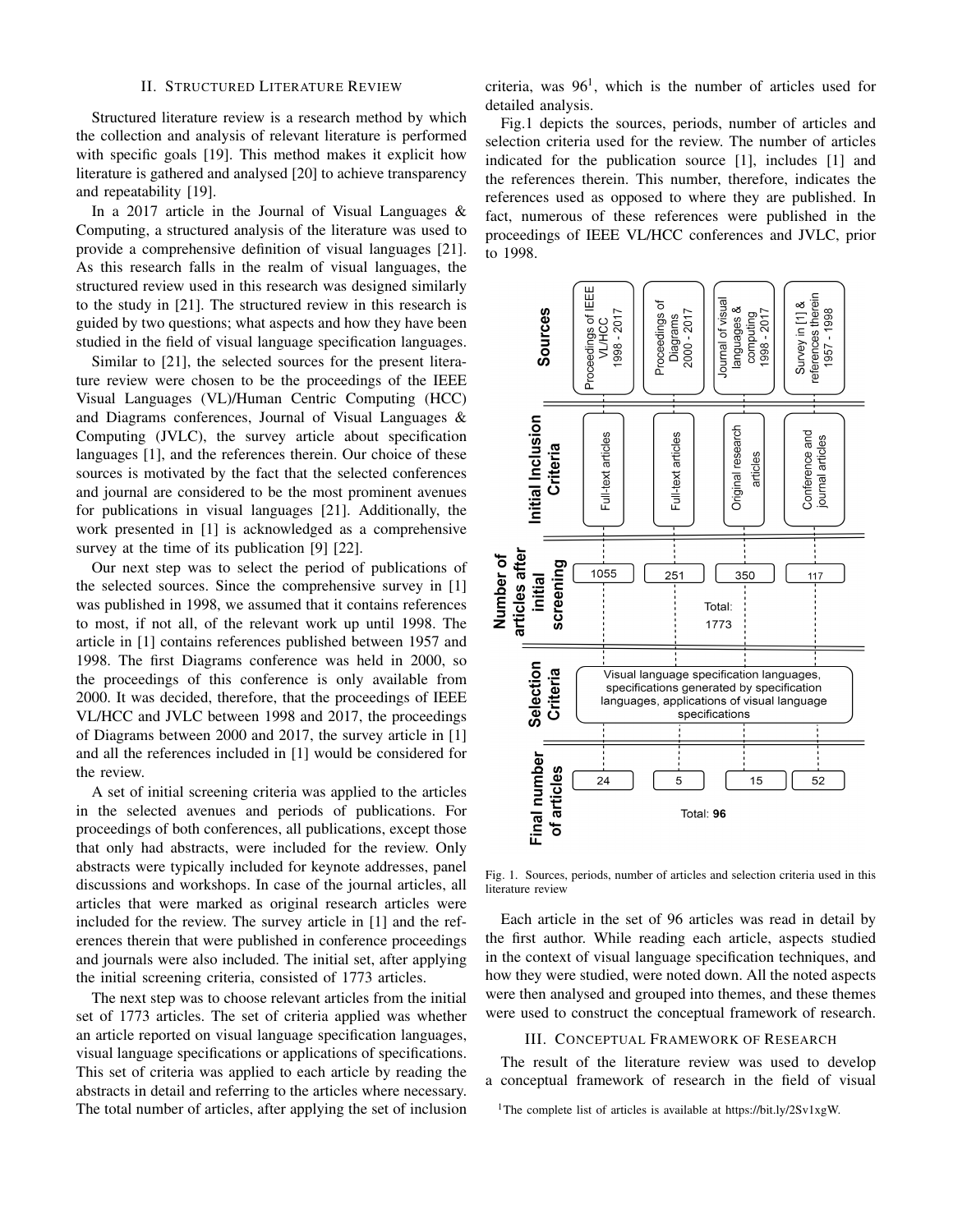language specification languages. The framework consists of six research themes with related topics in these themes, which are presented in the following sub sections.

Due to space limitations only a subset of articles used for the review, from which the conceptual framework was developed, is included in this discussion.

#### *A. Visual Language Models*

In this theme, modelling of visual languages is studied. Modelling refers to how relevant aspects of a visual language, syntactical structure for example, are conceptually modelled and specified in a given specification language. Different specification languages can support different visual language models, for example [10] and [23] uses two different visual language models.

There are different ways to describe visual language models. A visual language specification can be seen as a representation of the visual language model applied to a specific visual language [24] [25]. Formal models can also be used to specify models [26] [27]. Informal textual descriptions can also be used to describe visual language models [24] [25].

#### *B. Specifications*

In this theme, topics directly related to the specifications generated by a specification language are included. Two main topics in this theme are the generation of specifications for relevant visual languages and investigations of properties of the generated specifications.

The first aspect in this theme is the development of specifications of visual languages of interest [8] [28]. The specifications are instantiations of visual language models for the chosen visual languages. Specifications can also be used to demonstrate *expressiveness*, a property (see section III-C), of the specification language [29] [30].

The second aspect in this theme is whether a specification satisfies certain properties. Examples of properties studied are correctness [31] and completeness [6]. Certain properties are specifically studied for grammar based languages, parsability [31] [32] is one such property. Properties can be established, for example, using proofs [6] [31] and conditions to confirm properties in specifications [32].

## *C. Specification Languages*

In this theme, properties and artefacts of specification languages are studied. The term artefacts is used to refer to algorithms or techniques used for processing specifications independent of possible implementations, i.e. computer programs.

Two computational properties widely studied are *expressiveness* [11] [12] [25] [27] and *computational costs* [16] [33]. Explanations using examples are often used to demonstrate types or aspects of visual languages that can be described in a given specification technique [29] [30]. Computational costs are measured using time and space complexity [15] [25]. Time complexity can be studied theoretically [15] [16] or empirically [17], and in some cases theoretical time complexity

is compared to practical cases [18]. Practical cases involve measuring the processing time taken by a software application that uses visual language specifications [18].

In general, highly expressive specification languages are desirable [11] [25] [30], however, high expressiveness often leads to high computational costs [1] [9]. In the context of specification languages, there is an emphasis on ways to improve computational efficiency either by limiting expressiveness of the specification language [33] [34] or by exploring different ways of processing specifications [35] [36].

The formal property decidability has been studied for different specification languages with different underlying formalisms [23] [37]. Properties such as soundness and completeness are primarily studied in the context of logicbased specification languages [3] [23] [24]. When the abovementioned properties are studied for specification languages, they are often presented formally with proofs [3] [37]. In [30], generality of a specification language is demonstrated by comparing the expressiveness of different specification languages to that discussed in the article using proof outlines.

When it comes to artefacts, a noticeable trend in logic based specification languages is the reuse of existing artefacts while in grammar based languages is to develop or modify an existing artefact for processing visual language specifications. The most frequently developed and studied artefact in grammar based languages is the parsing algorithm [9] [10] [16] [25] [27] [32] [33]. Some researchers have explored ways to use parsing algorithms to check for possible run-time errors in a given grammar during parsing [38] and to suggest ways to correct an input diagram for successful parsing [10] [39]. Similarly, in [36], an algorithm is presented that can be used during parsing to correct errors in an input diagram. There are also studies that focus on different properties of parsing algorithms. Examples of properties of parsing algorithms are correctness [40] and termination [25].

Another class of artefacts is techniques to automatically generate parsers given a visual language specification generated by a grammar based language [41] [42]. Techniques for automated parser generation are aimed at reducing the time and effort required to generate visual language specific tools. For example, an algorithm for automated generation of parsers is given in [41].

## *D. Classification of Visual Languages*

In this theme, how the expressiveness of the specification language can be used to classify visual languages is studied. For example, in [43] [44] the classes of visual languages that can be defined using different forms of grammars are presented. Results of studies in this theme are schemes used for classifications and classifications of visual languages using the developed schemes.

#### *E. Software Applications*

In this theme, how the visual language specification generated by a specification language can be used in software applications is studied. In general, the range of software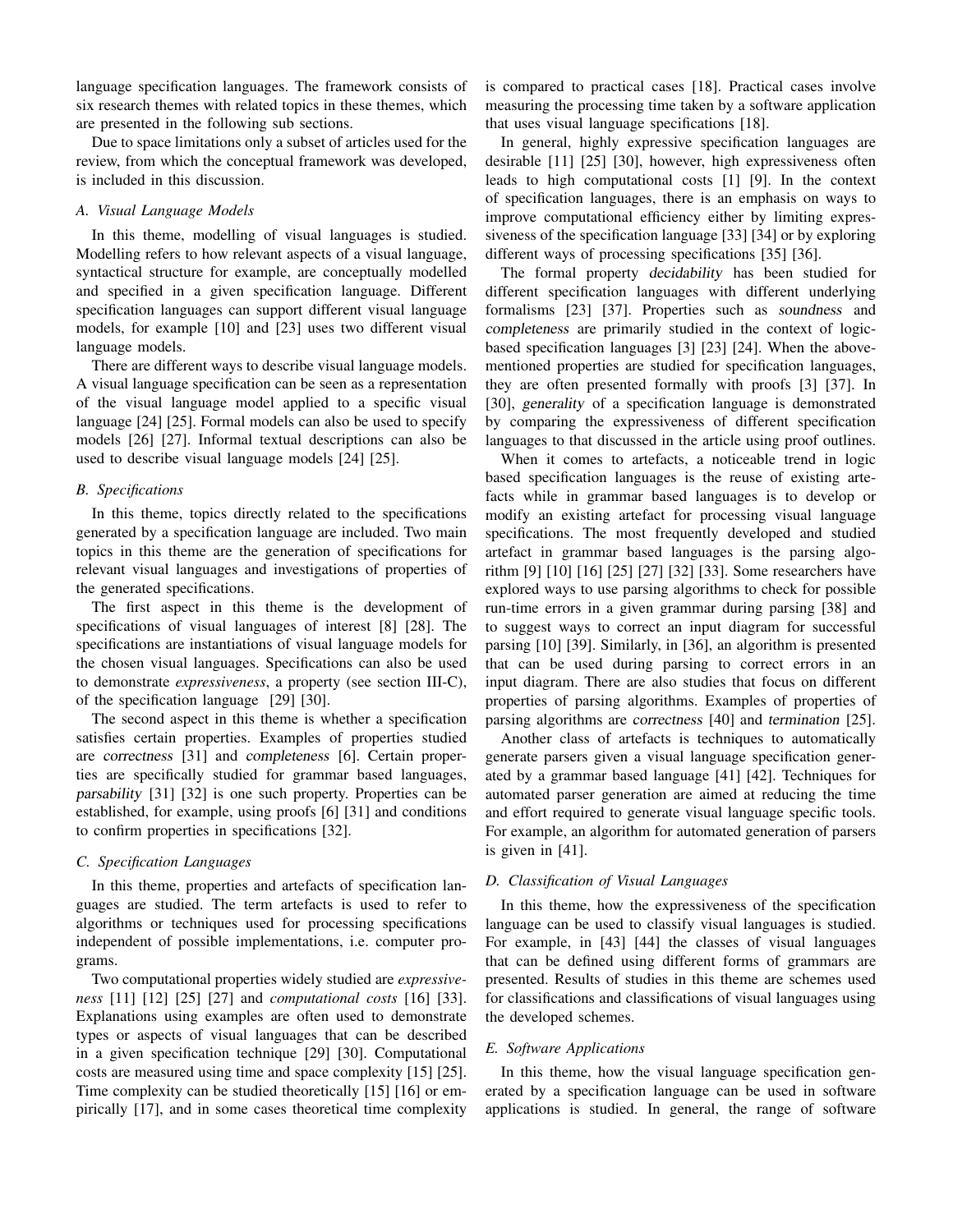applications is significantly varied in terms of their input and output, and generalisability of these applications, i.e. designed to process one or multiple visual languages.

The first category of software applications is dedicated to interpret a visual language. Examples of studies that report on the first category of applications are [17] [45]. The second category is dedicated diagram editors that can check syntactic validity of diagrams, either while the diagram is being drawn or after completing the diagram by the user. These dedicated diagram editors can also assist with the completion of diagrams [13], indicate errors in the diagram [39] [46] as well as suggest possible solutions to solve the errors in the diagram [39]. The third category of applications automatically generates software components for visual language processing [10] [12]. These software components are typically parsers and visual language editors for processing visual languages. Unlike the first three categories, the fourth category of applications processes visual languages beyond syntactical level, typically to support processing of visual languages at the semantic level, for example to process models represented in diagrams [7].

All four categories of software applications use specifications of relevant visual languages as input. Additionally all categories except third take diagrams as input and produce the result of interpretation of diagrams as output. A variety of visual language input and output formats have been used in these applications. Examples of input formats are hand-drawn [27], computer-generated [36] and scanned [47] diagrams. The output formats are often application dependent [25] [27].

Software applications are often presented using their design, implementation and evaluation. Details of the application including the general architecture of the system [48], various components and their functionality [10] and the processing steps [49] are generally discussed. The details of the application be it the general design or functionality vary from one publication to another. Sometimes the implementation language [7] [36] and the details of the operating system on which the application is meant to be executed [18] are also included.

The most common form of evaluation is empirical evaluation. When presenting the empirical evaluation, mostly the number of diagrams and measurements of various features of the application are indicated. The most common features measured are time taken to process [7] [17] [27] [36] and accuracy of interpretation [50] [51] of diagrams. Sometimes for the third category of applications, time taken to generate software tools [52] and the length of code of the generated tool [18] are noted. The details of the system on which evaluations are conducted are also listed [36].

## *F. Tools*

In this theme, how tools can be realised to develop visual language specifications are studied.

A number of tools have been developed to support the development of visual language specifications, and they include dedicated editors, often graphical [11] [14] [32], with the ability to specify visual languages visually [11] [31], to check and debug specifications [11] [42] and to visualise aspects of specifications [42]. Similar to software applications (see section III-E), software tools can also be presented using their design, implementation and evaluation [11].

## *G. Summary and Discussion*

A summary of the conceptual framework is illustrated in Fig.2.



Fig. 2. A concise depiction of the conceptual framework of research on visual language specification languages

To summarise, all six themes of the framework are focussed around visual language specification languages. The first theme, *visual language models*, focuses on the visual language models supported by the specification language. The second theme, *specifications*, centers around the development of specifications for visual languages and their properties. Properties and artefacts of a specification language are the main topics of research in the third theme, *specification languages*. The theme, *classification of visual languages*, focuses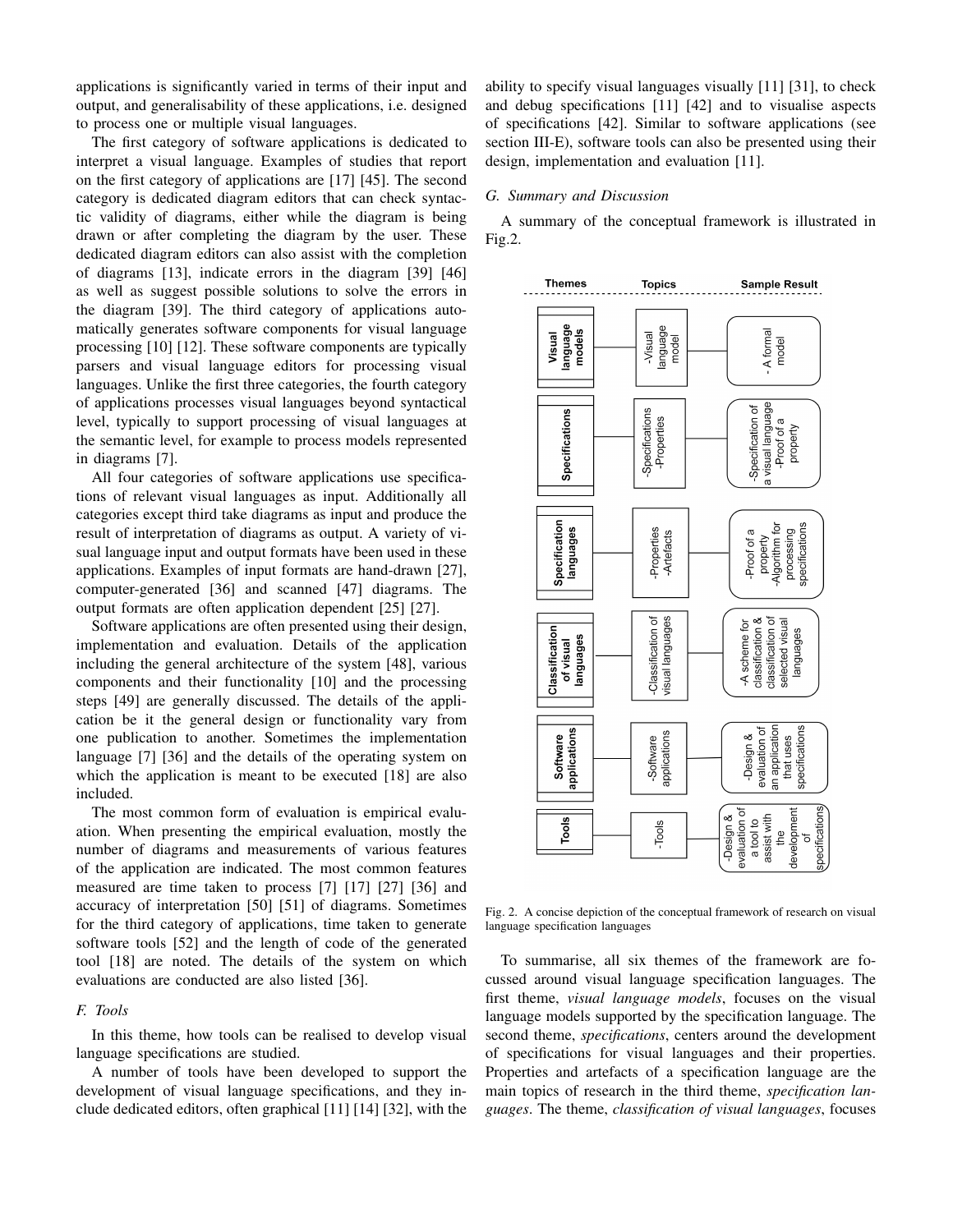on classifying visual languages using properties of the selected specification language. Utilisation of specifications generated by the specification language is studied in the theme of *software applications*. The theme *tools* focuses on tools to assist in the development of specifications. Although tools are also software applications, in this framework software that makes use of specifications is included in the theme *software applications*, while software that is used to support the development of specifications is included in the theme *tools*.

The conceptual framework presents an overview of what has been studied in the field. However, there are aspects that have been mentioned as relevant but not studied in the field. For example, industry relevance [1] and ease of use [7] [11] [31] can be relevant features of a specification language. Therefore, investigations into industry relevance and ease of use of a specification language, for example, can be beneficial in the field. Inclusion of such relevant aspects can possibly improve the conceptual framework.

## IV. POTENTIAL USES OF THE CONCEPTUAL FRAMEWORK

The conceptual framework presented in Section III can be used to guide research in the field of visual language specification languages. In this section, a few possible ways to utilise the framework are briefly discussed.

Firstly, when a new specification language is studied, the framework can be used as a basis to carry out research into the language. Research into a new specification language can therefore be planned according to the topics in the six themes. One possible order of topics to study for a new specification language is the order in which the themes are presented in Section III. Investigations into certain topics are prerequisites for other topics of investigations. For example, a software application (topic in the theme *software applications*) can only be realised if a specification of the relevant visual language can be generated (topic in the theme *specifications*) using the specification language.

Secondly, the framework may be used to identify gaps in knowledge about an existing specification language. For example, a literature review can be conducted into the topics listed under each research theme to identify what is studied and can be studied further for a given specification language.

Thirdly, the developed framework provides a basis for lists of aspects that can be used for wider characterisations of specification languages. Although aspects such as underlying formalisms and computational costs [1] are the well-known features to characterise, the topics listed under each theme of the framework can be used to develop a detailed list of features to characterise specification languages. For example, the visual language models supported (topic in the theme *visual language models*), the classes of visual languages that can be specified (topic in the theme *specification techniques*), specification language properties (topic in the theme *specification techniques*) and tool support (based on the theme *tools*) can be used to characterise a specification language.

Fourthly, the topics in the conceptual framework can also be used as a basis to develop evaluation criteria to evaluate and compare specification languages. For example, availability of tools (based on the theme *tools*) and the classes of visual languages that can be expressed (topic in the theme *specification techniques*) are two features that can be used to evaluate and compare different specification languages.

#### V. CONCLUSION

In this paper, a conceptual framework of research on visual language specification languages is presented. The framework is developed using a structured literature review and consists of six themes with related topics in each theme. Brief discussions of different ways in which the framework can be used as a basis to guide further research in the field are also included.

The conceptual framework is essentially an overview of research in the field of visual language specification languages. The framework can be expanded by including themes and topics that are mentioned as relevant in the literature but not necessarily studied in the field. Similarly, including more sources of literature in the review may result in the identification of further themes and topics that can be added to the conceptual framework.

The developed framework is currently being used to design investigations into a new specification language. The framework provides a solid outline to study new specification languages and at the same time offers flexibility in terms of details of investigations for a given context.

#### **REFERENCES**

- [1] K. Marriott, B. Meyer, and K. B. Wittenburg, "A Survey of Visual Language Specification and Recognition," in *Visual Language Theory*, K. Marriott, B. Meyer, eds. New York, NY, USA: Springer-Verlag, 1998. pp. 5–85.
- [2] R. A. Kirsch, "Computer Interpretation of English Text and Picture Patterns," *IEEE Transactions on Electronic Computers*, vol. EC-13, pp. 363–376, Aug. 1964.
- [3] R. Helm and K. Marriott, "A declarative specification and semantics for visual languages," *Journal of Visual Languages & Computing*, vol. 2, no. 4, pp. 311–331, 1991.
- [4] O. T. Babalola, "Automatic Recognition and Interpretation of Finite State Automata Diagrams," Master's thesis, Department of Mathematical Sciences (Computer Science), University of Stellenbosch, 2015.
- [5] L. Yu, *A Developer's Guide to the Semantic Web*. Berlin Heidelberg: Springer-Verlag, 2011.
- [6] A. C. Shaw, "A Formal Picture Description Scheme as a Basis for Picture Processing Systems," *Information and Control*, vol. 14, no. 1, pp. 9–52, 1969.
- [7] L. Grunske, K. Winter, and N. Yatapanage, "Defining the Abstract Syntax of Visual Languages with Advanced Graph Grammars: A Case Study based on Behavior Trees," *Journal of Visual Languages & Computing*, vol. 19, no. 3, pp. 343–379, 2008.
- [8] A. Thomas, A. J. Gerber, and A. van der Merwe, "An Investigation into OWL for Concrete Syntax Specification Using UML Notations," in *Diagrammatic Representation and Inference: Proc. of 9th Int. Conf., Diagrams 2016, Philadelphia, PA, USA, August 7-10, 2016*, M. Jamnik, Y. Uesaka, S. E. Schwartz, eds. Switzerland: Springer, 2016. pp. 197– 211.
- [9] G. Costagliola and G. Polese, "Extended Positional Grammars," in *Proceedings of the 2000 IEEE International Symposium on Visual Languages*, 2000. pp. 103–110.
- [10] G. Costagliola, V. Deufemia, G. Polese, and M. Risi, "Building syntaxaware editors for visual languages," *Journal of Visual Languages & Computing*, vol. 16, no. 6, pp. 508–540, 2005. Selected papers from Visual Languages and Formal Methods 2004 (VLFM '04).